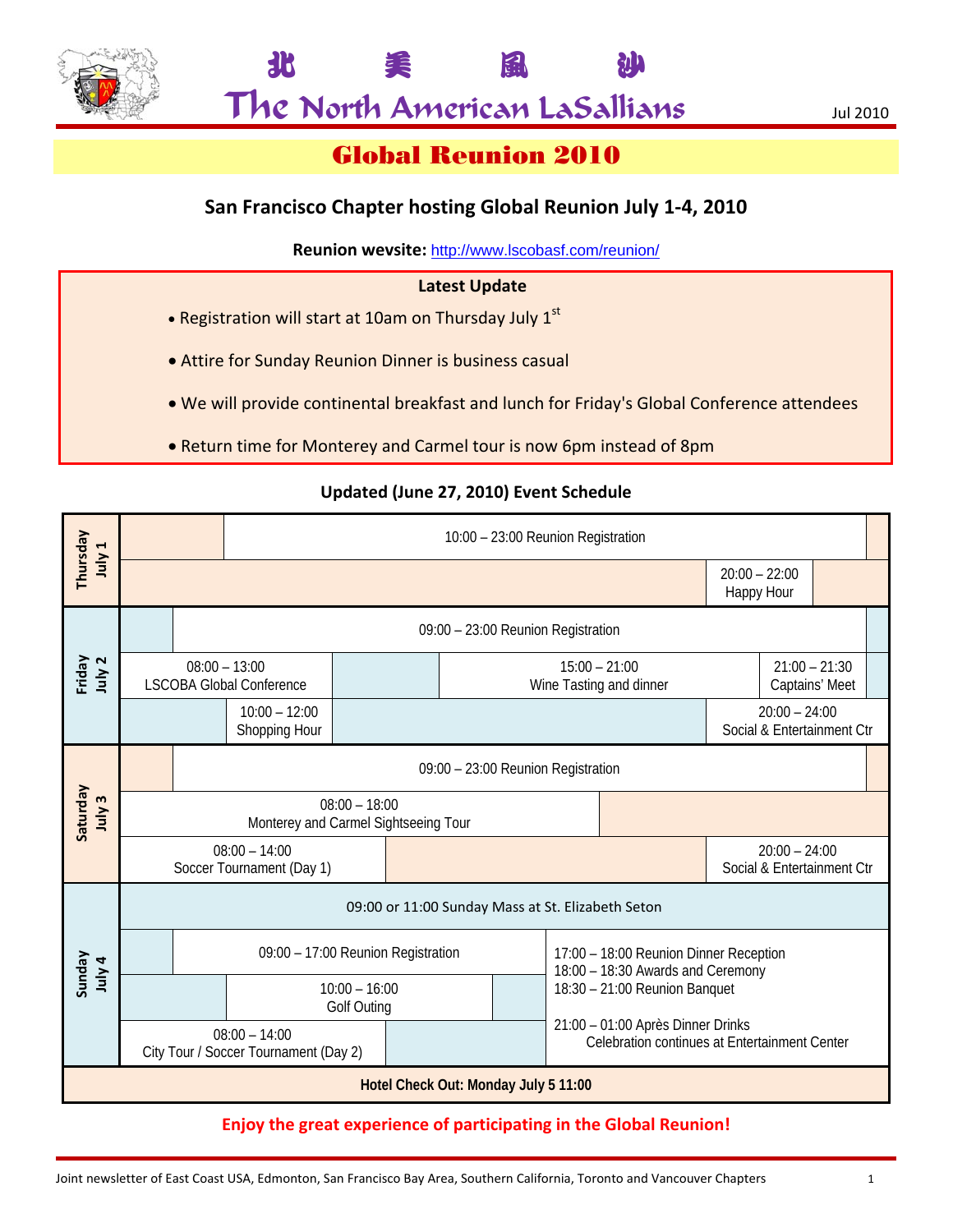

08:00 – 08:30 Continental Breakfast

The North American LaSallians Jul 2010

北 美 風 沙

# **Global Reunion 2010 Conference Schedule**

All old boys participating in the Global Reunion are invited to attend this conference to witness the official formation of the La Salle College Old Boys Global Alliance.

| $08:30 - 08:45$ | Introduction (Host Chapter)                                                                                            |                                          |           |                                        |  |  |  |
|-----------------|------------------------------------------------------------------------------------------------------------------------|------------------------------------------|-----------|----------------------------------------|--|--|--|
| $08:45 - 09:15$ | HKOBA Update (Mark Huang)                                                                                              |                                          |           |                                        |  |  |  |
| $09:15 - 10:15$ | La Salle College Old Boys Global Alliance (GA) Meeting                                                                 |                                          |           |                                        |  |  |  |
|                 | Chairman:                                                                                                              |                                          |           |                                        |  |  |  |
|                 | Chris Tse (1965) (GN portion)                                                                                          |                                          |           |                                        |  |  |  |
|                 | Peter Lai (1967) (GA portion)                                                                                          |                                          |           |                                        |  |  |  |
|                 | Secretary: Jimmy Chang (1966)                                                                                          |                                          |           |                                        |  |  |  |
|                 | Agenda:                                                                                                                |                                          |           |                                        |  |  |  |
|                 | Official formation of GA and acceptance of GA white paper (transition from Global Network<br>1.<br>to Global Alliance) |                                          |           |                                        |  |  |  |
|                 | Election of GA executives: chairman, vice-chairman, secretary and treasurer<br>2.                                      |                                          |           |                                        |  |  |  |
|                 | Future meeting format<br>3.<br>Planning on Global Reunion 2012<br>4.                                                   |                                          |           |                                        |  |  |  |
|                 | a. Host location                                                                                                       |                                          |           |                                        |  |  |  |
|                 | Event date<br>b.                                                                                                       |                                          |           |                                        |  |  |  |
|                 | GA subcommittee on organizing Global Reunion<br>C.                                                                     |                                          |           |                                        |  |  |  |
|                 | d. Brainstorming session on Global Reunion organization                                                                |                                          |           |                                        |  |  |  |
|                 | 5. Any Other Businesses<br>a. Subcommittee on GA white paper fine-tuning                                               |                                          |           |                                        |  |  |  |
|                 |                                                                                                                        |                                          |           |                                        |  |  |  |
| $10:15 - 10:30$ | <b>Short Break</b>                                                                                                     |                                          |           |                                        |  |  |  |
| $10:30 - 10:40$ | Introduction to Topics for Breakout Sessions                                                                           |                                          |           |                                        |  |  |  |
| $10:40 - 11:40$ | <b>Breakout Sessions</b>                                                                                               |                                          |           |                                        |  |  |  |
|                 | Session A - Student Sponsorship Program                                                                                |                                          |           | Session B - Student Assistance Program |  |  |  |
|                 | Funding needs<br>$\bullet$                                                                                             |                                          | $\bullet$ | Senior student assistance program      |  |  |  |
|                 | $\bullet$                                                                                                              | Student selection mechanism and timeline | $\bullet$ | Junior student assistance program      |  |  |  |
|                 | Expectation from organizers and students                                                                               |                                          |           |                                        |  |  |  |
| $11:40 - 12:00$ | Regroup                                                                                                                |                                          |           |                                        |  |  |  |
| $12:00 - 13:00$ | Lunch and Discussions                                                                                                  |                                          |           |                                        |  |  |  |
|                 | $12:00 - 12:45$                                                                                                        | Joint discussions                        |           |                                        |  |  |  |
|                 | $12:45 - 13:00$                                                                                                        | Wrap-up                                  |           |                                        |  |  |  |
|                 | 13:00                                                                                                                  | Adjournment                              |           |                                        |  |  |  |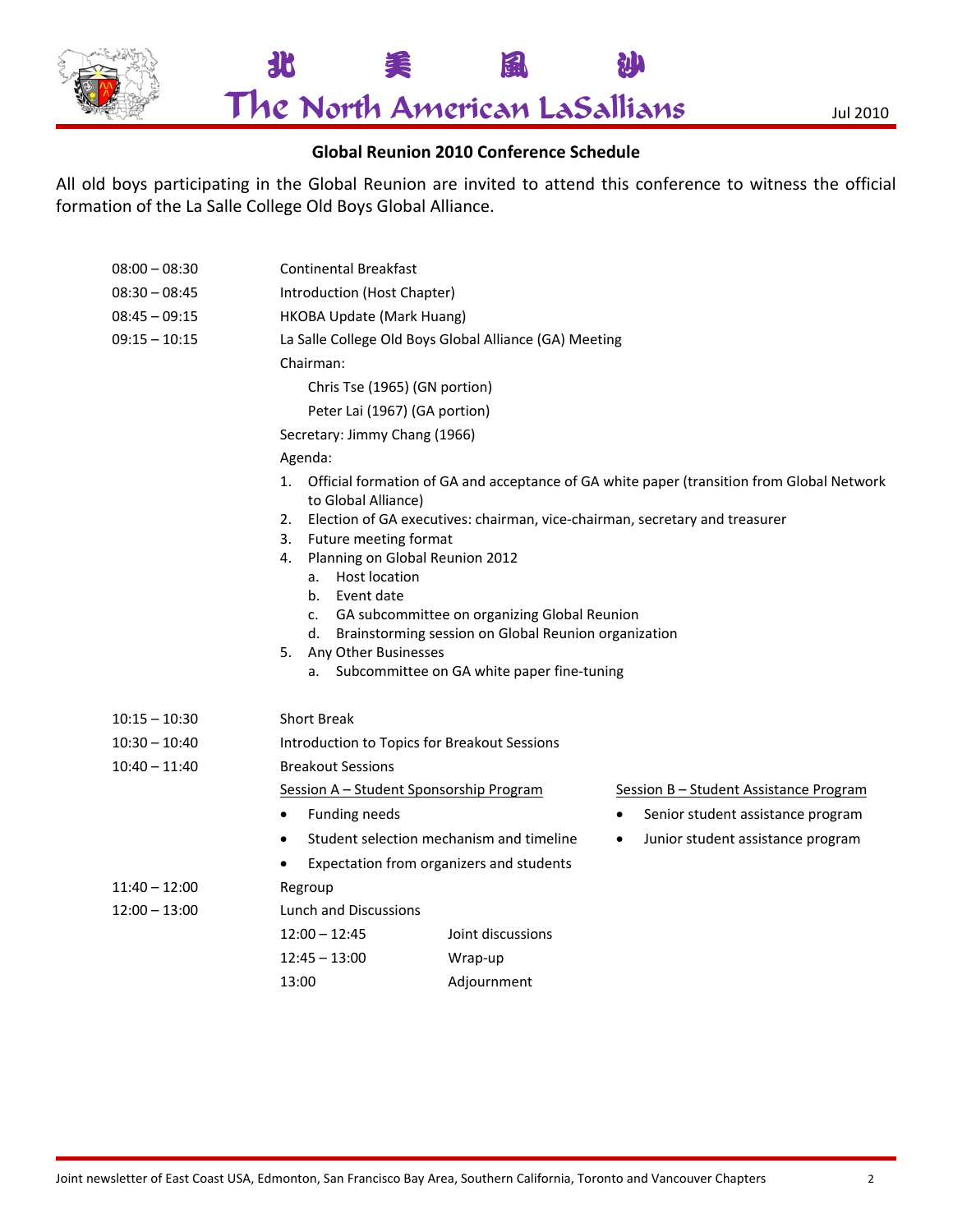

北 美 風 沙

# Chapter News

# Toronto Chapter

## **Correction and Apology**

**Editorial Board**

In the June 2010 issue, we have mistakenly put a wrong name (Daniel Lee) in the picture caption for Joseph Tang (63). We are very sorry for the mistake and would like to apologize to Joseph for all inconveniences caused.

The picture is reproduced here with the correct caption.



**Back row (L-R):** 

**Vitus Chan (76), John Hill Yau (73),Sam Cheung (71), John Yeung (72), David Sin (69), Willian Chan (69), Thomas Lau (69), Alex Wai (78), Charles Li (74), Peter Chan (72), Vincemt Koo (74), Gordon Tam (77), John Chow (78), Glen Lai (79) Middle Row (L-R):** 

**Tony Pomeroy (71), Michael Yuen (74), Stephen Leung (63), Kevin Kwok (88), Michael Chan (63), Thomas Tam (63), Joseph Tang (63), Sam Kwong (63) Front row (L-R):** 

**Jimmy Chang (66), Kelvin To (86), Michael Ho (94), Victor Lee (01), Donald Siu (04), Robin Siu (00), Johnny Hui (81)**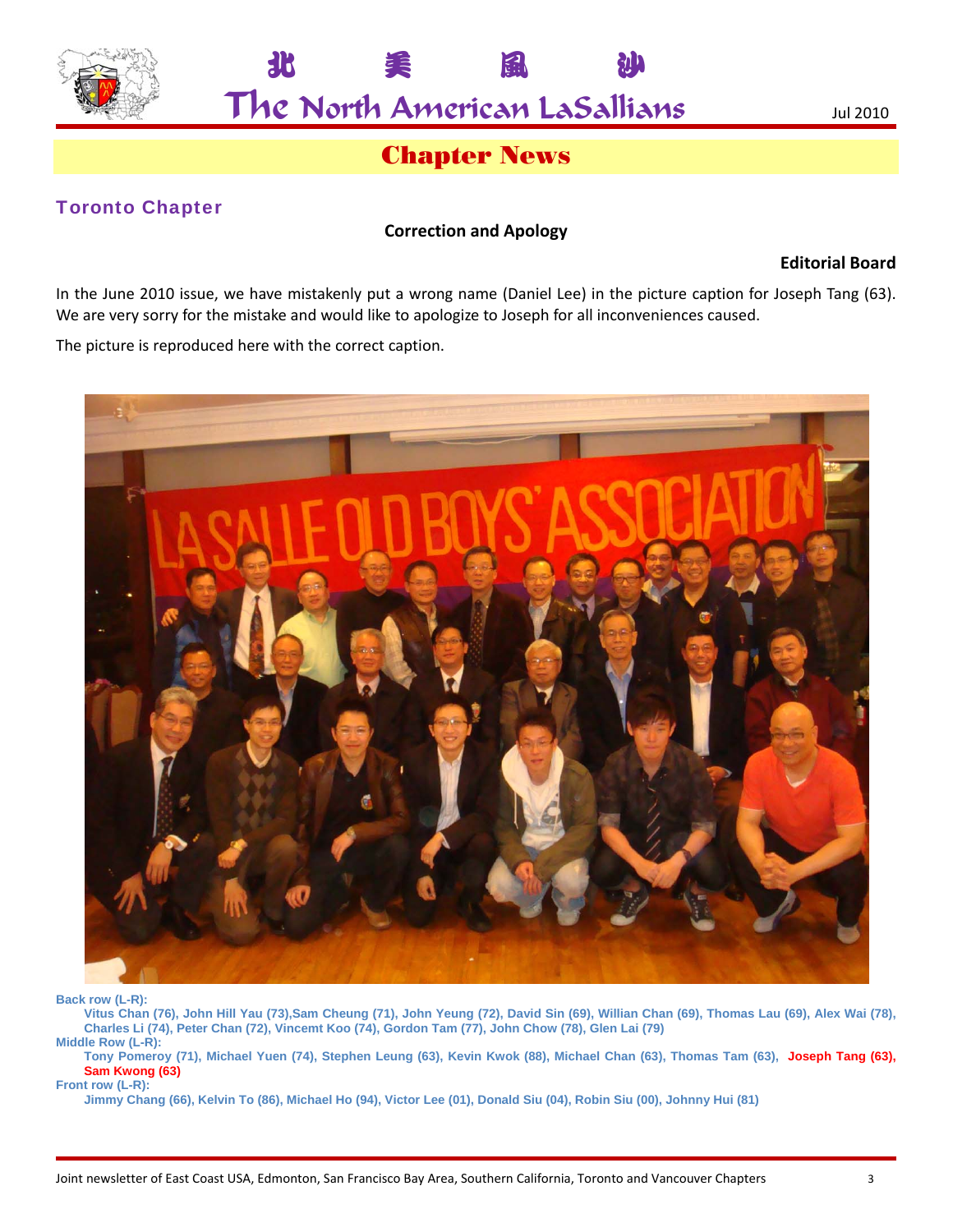

北 美 風 沙

# Edmonton Chapter

## **2010 FIFA World Cup Championship Game Party**

The 2010 FIFA World Cup Championship game will be played on Sunday July 11, 2010. While we are not sure which two teams will play in the game, we do know that the game will start at 12:30pm local time.

The Edmonton Chapter has organized a party for the event so that our old boys can get together while watching an important game of this magnitude. As many old boys may be travelling after the Global Reunion, we put the event notice here so that those who may be coming to Edmonton after the Reunion can join us for fun. All old boys and family are welcome to the party. We appreciate advance notice so that we can better organize the party.

Details of the party are as follows:

| Date:  | Sunday July 11, 2010                  |
|--------|---------------------------------------|
| Time:  | 12:00 noon $-4:00$ pm                 |
| Venue: | Finnagan's Bistro, Bar and Billiards  |
|        | 13560 Fort Road, Edmonton AB          |
|        | http://www.finnagans.com              |
| Cost:  | meals and drinks ordered individually |
| RSVP:  | calvin@lscobaedm.org                  |
|        |                                       |

# Southern California Chapter

### **LSCOBA Southern California Chapter 2010‐2012 Directors Election**

The LSCOBA Southern California Chapter Directors Election for the 2010‐2012 term has come to a conclusion at the end of May.

Mrs. Nancy Wong, CPA, and Mr. Stanley Lim, CPA, tallied the ballots and certified the results of the election on June 5, 2010 (Saturday) at the office of Thong, Yu, Wong & Lee, LLP (8450 Garvey Avenue, Suite 200, Rosemead, CA 91770) during the June 2010 Board Meeting. We sincerely thank them for

their help.

The five (5) candidates who received the most votes in the Election will become Directors on the Board of Directors of the LSCOBA Southern California Chapter from July 1, 2010 to June 30, 2012. They are (in alphabetical order):

- Johnson Chao ('95)
- Raymond Ho ('72)
- David Li ('94)
- Johnny Tsang ('81)
- Thomas Tsui ('95)

The 2010 – 2012 Officers of the Southern California Chapter, appointed by the Board, are:

| Raymond Ho ('72)   |
|--------------------|
| Johnny Tsang ('81) |
| Sampson Chan ('75) |
| Stephen Lau ('01)  |
|                    |



**LSCOBA Southern California Chapter 2010‐2012 Directors and Officers:** 

**(L‐R) Johnson Chao ('95), David Li ('94), Johnny Tsang ('81), Raymond Ho ('72), Sampson Chan ('75), and Thomas Tsui ('95). Stephen Lau ('01) is not in the picture.**

We congratulate them and wish them much success leading the Chapter in the next couple years.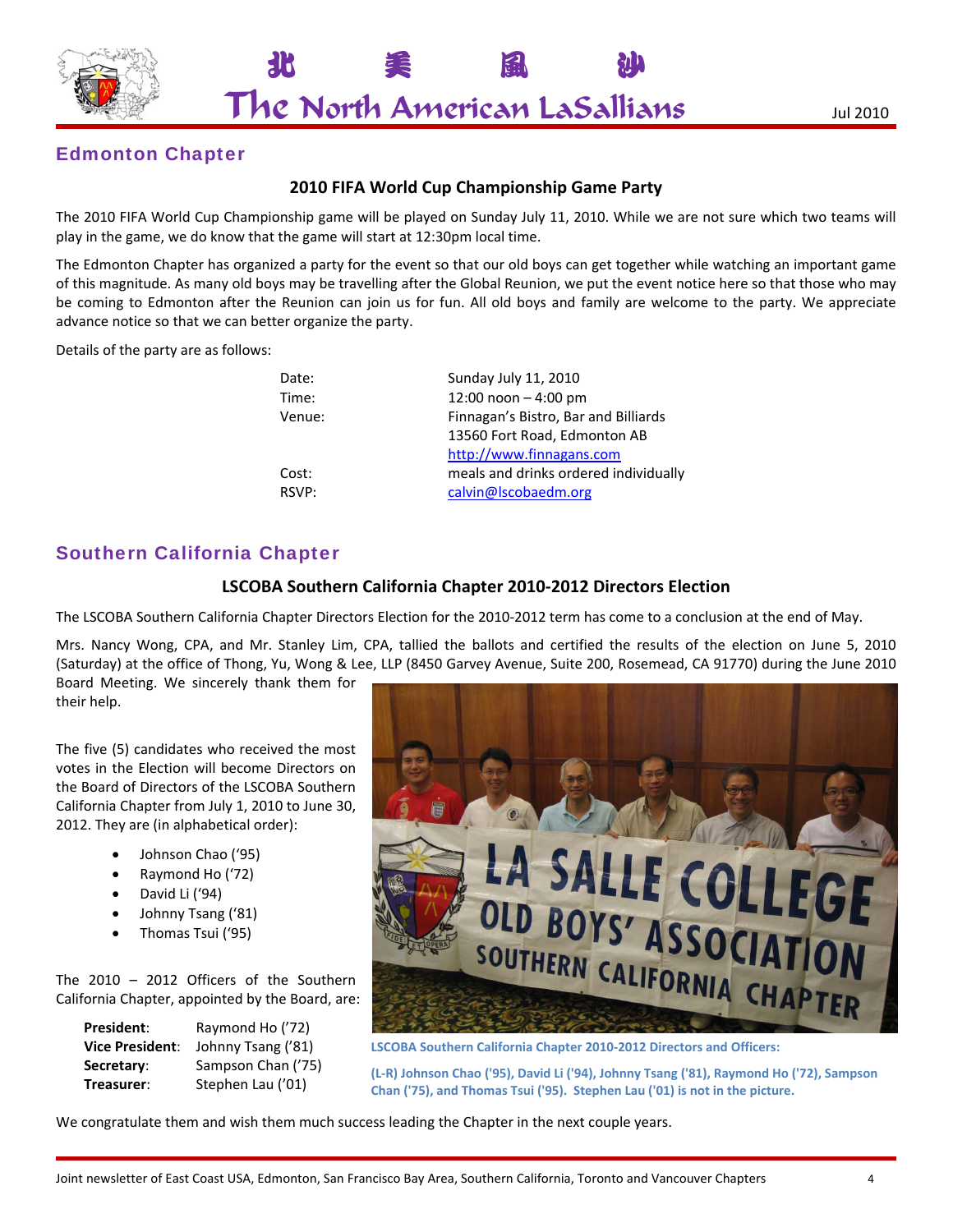



### **LSCOBA Southern California Chapter Second Annual La Salle Day Thanksgiving Mass**

### **Anthony Luk (1966)**



The LSCOBA Southern California Chapter hosted its second annual La Salle Day Thanksgiving Mass (LSDTM) at St. Bridget Chinese Catholic Church (SBCCC) in Los Angeles on Saturday, May 15. The date of this year's Mass coincided exactly with the Feast Day of St. John Baptist de La Salle. Father John Lam, pastor of SBCCC, was the celebrant. Honoring the occasion, three Brothers from the neighboring Cathedral High School, an institution of the Christian Brothers, joined the celebration. They were Brother James Meegan, Brother La Salle Bossong, and Brother Chris Patino. Their attendance brought back fond memories of our school days.

The preparation for this year's event was orderly. The choir director and members devoted four Saturday afternoons for practice sessions. With friendship started from last year, the choir made huge strides each week with enthusiasm and camaraderie. They have established themselves as a group to behold in our LSDTM.

Before 3:00 p.m., Rev. Brothers, schoolmates and families were seated at SBCCC. The ushers handed each attendee a LSDTM pamphlet, which contained the entire liturgy and the songs of

the Mass. Eddie Shek ('85), our Chapter president, led the entrance procession with the cross. Following him were the two altar servers, Joseph Cheng ('72) and Thomas Chow ('89), the

**St. Bridget Chinese Catholic Church**

second lector, David Li ('94), the first lector, Reynold Cheong‐Leen ('40), and Father Lam.

In the homily, Father Lam, a Selesian priest, drew upon the stories of two Patron Saints of Education – St. John Baptist de La Salle, the founder of the Christian Brothers and St. John Bosco, the founder of the Salesians. Both men devoted their life to the education of poor children. Although their family's economical background

differed drastically, each had a mother who instilled a strong Christian education that had planted the seeds for each to demonstrate his faith, to bring hope to thousands, and to



**Reynold Cheong-Leen ('40), Brother La Salle Bossong, Brother Chris Patino, and Brother James Meegan,** 

persevere in their endeavors. Father Lam emphasized the importance of Christian education and thanked the Rev. Brothers for their

work.



**The Choir - old boys Ronnie Cheng ('92), Johnny Tsang ('81), Ronny Mok ('05), Timothy Chiu ('92), Tom Lee ('69) and their family. Choir members Stanley Ng ('61) and Anthony Lee ('77) are not in the picture.** 

The LSDTM pamphlets also contained an account of the life of St. John Baptist de La Salle, which is included here following this article.

Before Ronnie Cheng ('92) and Jennifer, his wife, brought the Bread and Wine to the altar, George Hong ('67) read the Prayer of the Faithful. Our petitions to our Heavenly Father reflect our hopes for our alma mater and one another as one Lasallian family. They are included below should some of you miss the Mass and like to know about them.

After Father Lam gave a solemn blessing, the Mass ended joyously especially after Eddie's speech honoring our senor schoolmates in attendance. Everybody was eager to take group pictures with Rev. Brothers and Father Lam at the church entrance and at the cake‐

#### cutting ceremony.

We honored the following senior schoolmates who made special efforts to attend our LSTDM. They were Reynold Cheong-Leen ('40), Wellington Chan ('57), Alfred Lai ('61) and K.K. Wong ('62).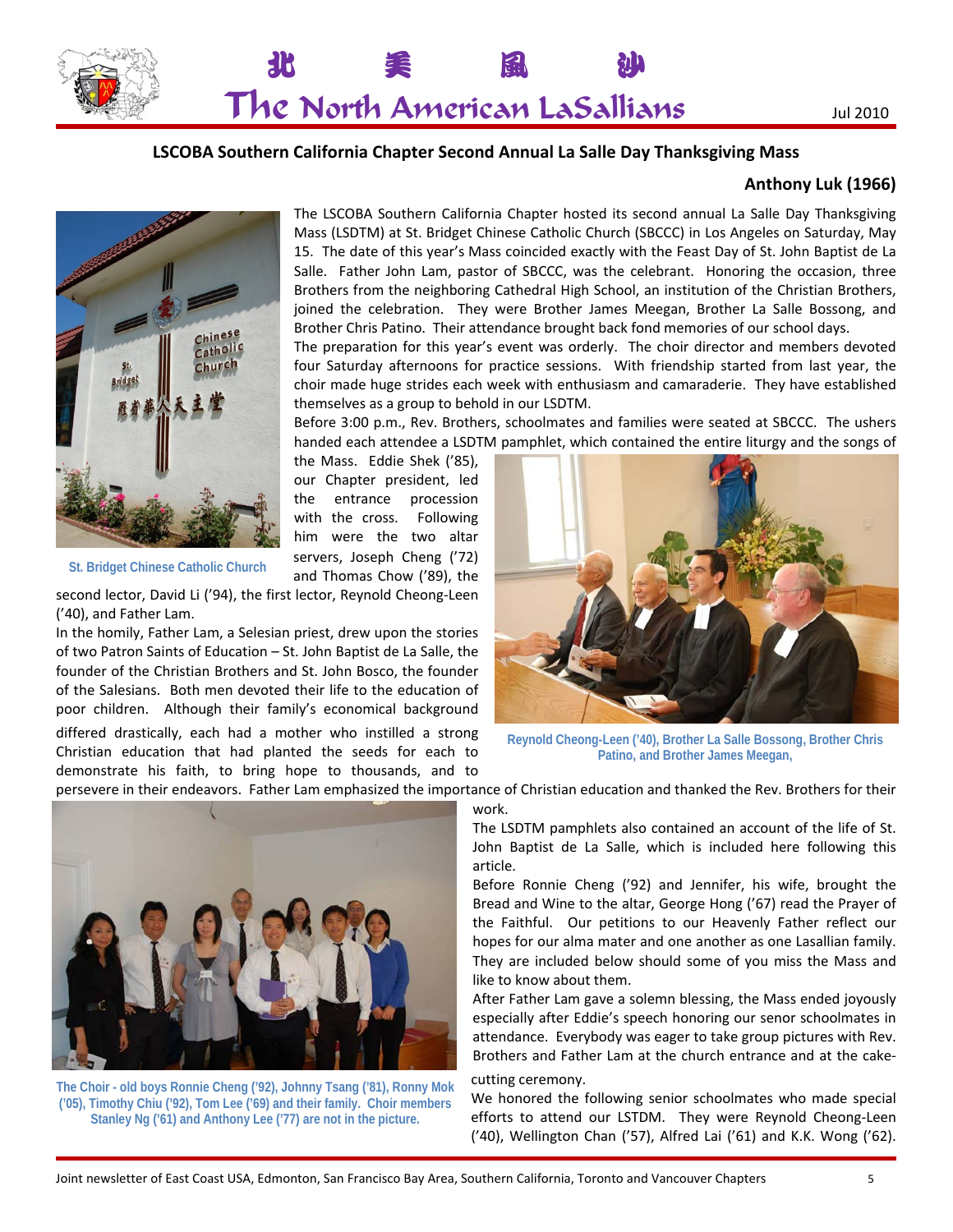

# 北 美 風 沙 The North American LaSallians Jul <sup>2010</sup>

We like to listen to the stories of their school days at La Salle. Reynold was a classmate of Brother Henry in the early years of the majestic dome campus. Others had used the barracks at the Perth Street campus. K. K. Wong was a star athlete who broke the intercollegiate track relay record. No matter in which campus these senior schoolmates attended in their formative years, we honor them and remember their principals – Brother Aimar Sauron, Brother Patrick Toner and Brother Felix Sheehan. They have made us very proud as we together sang our school song and reverberated the last line of "And strive that her fame may grow."

I thank all who helped and supported our second LSDTM for your hard work and friendship. We inaugurated our Mass last year. But I shall not forget this year's Mass and your contributions throughout.



**Entrance procession – Reynold Cheong-Leen ('40), David Li ('94), Joseph Cheng ('72) and Thomas Chow (89)**



**Master of Ceremony George Hong ('67) Father John Lam** 





**Father John Lam Old boys and guests together after the Mass**

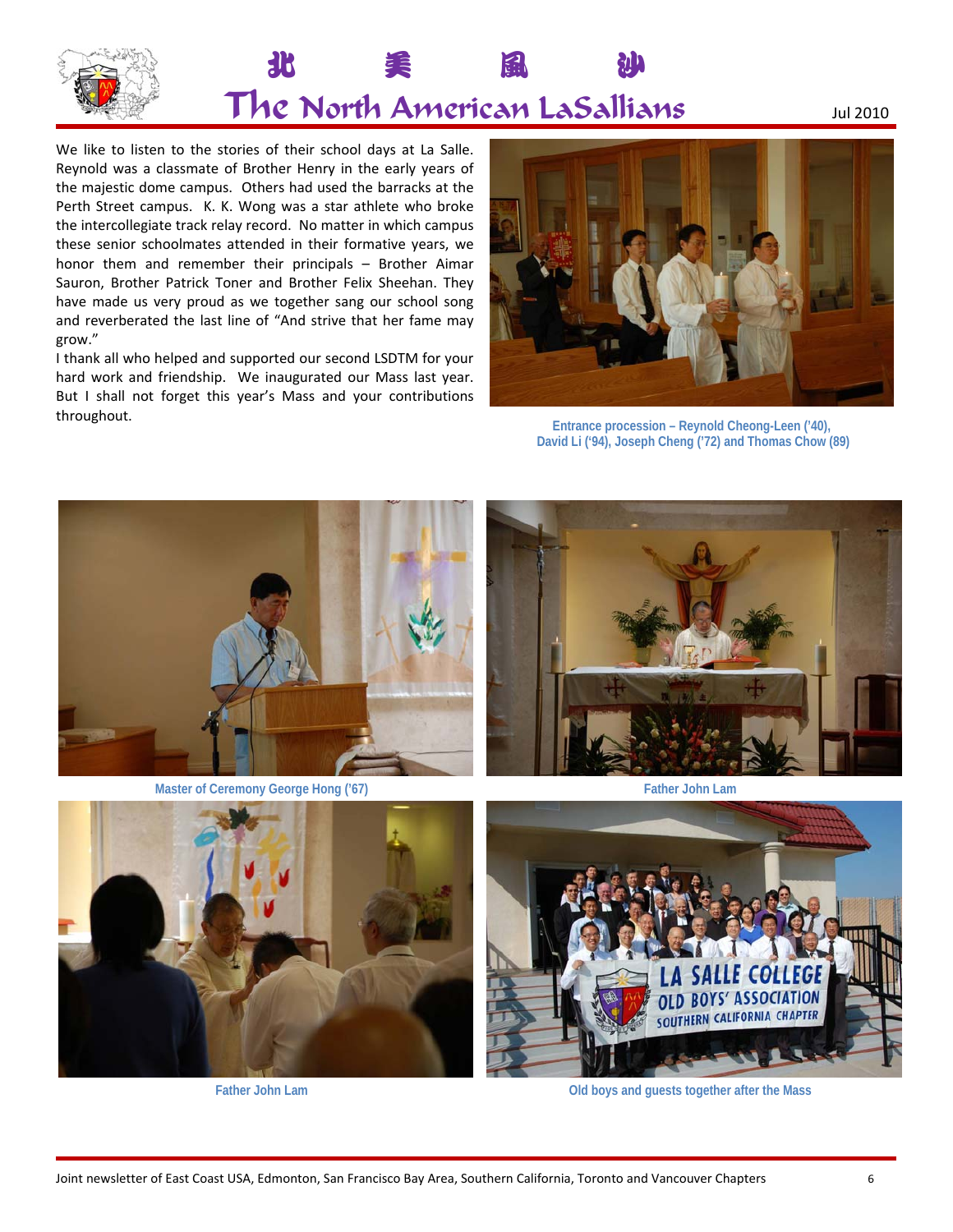

北 美 風 沙





**John Lam, and Eddie Shek ('85) cutting cake after the Mass**

## **Saint John Baptist de La Salle**

In 1682, John Baptist de La Salle officially named his organization of lay religious teachers the Institute of the Brothers of the Christian Schools, popularly known today as the Christian Brothers or the De La Salle Brothers. Initially undertaking a tentative involvement in education, de La Salle became a pedagogical reformer, left a deep imprint in Catholic education and altered the course of education in the western world.

John Baptist was born of a noble lineage in Rheims, France, on April 29, 1651. His father, Louis de La Salle, held an esteemed position in the practice of law. He had wished his eldest son to follow in his footsteps. But early on, John Baptist already desired to enter the priesthood. At the age of eleven he received his tonsure; at sixteen he became a canon of the Rheims Cathedral. John Baptist used every opportunity that his parents had provided him for his intellectual development. At eighteen, he achieved his Master of Arts. On October 18, 1670, John Baptist enrolled in the Seminary of Saint Sulpice. While in the seminary, he was a model of piety and impressed his fellow seminarians and superiors with his intellect and understanding of theological subjects.

The death of his parents in 1671 and 1672 interrupted the seminary studies of John Baptist. He returned home to attend to the family estate and to care for his younger siblings. Back in Rheims and struggling with mental anguish, he resorted to prayers, and sought and found his spiritual adviser, Nicolas Roland. Over the years, the friendship between de La Salle and Roland grew closer. The elder canon encouraged John Baptist to resign his canonry in order to become more involved in the parish and the ministry to the poor. This advice remained in the mind of the future clergy. Despite his canonry duties and administrative tasks of the family business, de La Salle managed to complete his theological study and was ordained priest on Holy Saturday, April 6, 1678. In two more years, Father John Baptist accomplished the Doctorate of Theology.

The first experience of Father John Baptist in performing pure charitable work for the poor was to carry out the last will of Nicolas Roland. He bequeathed de La Salle to bring to concrete fruition the newly established Congregation of the Sisters of the Child Jesus, an orphanage for girls. Unknowingly this exposed the idea of institutional formation to Father John Baptist.

With his high academic standing and his influential family background, many assumed that the young devout priest would ascend to a distinguished career in the Church. The prospect of becoming a bishop would be a matter of time. A chance meeting in 1679 with Adrien Nyel, a layman who was interested in opening schools for the poor children, drew Father John Baptist imperceptibly to the work for the rest of his life.

After jointly establishing two primary schools that offered a free education, Father John Baptist returned to the mission of a parish priest. With his parish work, he realized the plight of the poor. Louis XIV, the Sun King, ruled France since 1643 for seventy-three years. His extravagant monarchy propelled France to the front to high culture in arts, writings, architecture and music. But his endless war imperiled France's national finance. Coinciding with a famine, the poor, especially the peasants and their offspring, had no hopes for a better future. Society in general lacked morality in its struggle for a decent daily life. Father John Baptist recognized that only through education could he bring hope to the masses and through the teaching of the Christian faith could he raise the conscience of society.

Because Father John Baptist was keen to see real progress of both schools, he started visiting the schools and talking with the teachers. He observed how unprepared these teachers were. In those days, there were no standards for schoolteachers. They had no social or professional status and were paid poorly. Teaching was not their vocation as they would switch jobs when something better came along. Father John Baptist found these teachers crude and had misgivings about them. Yet he returned daily talking to the teachers and giving them directions to improve their teaching to the poor children. He espoused leadership among these men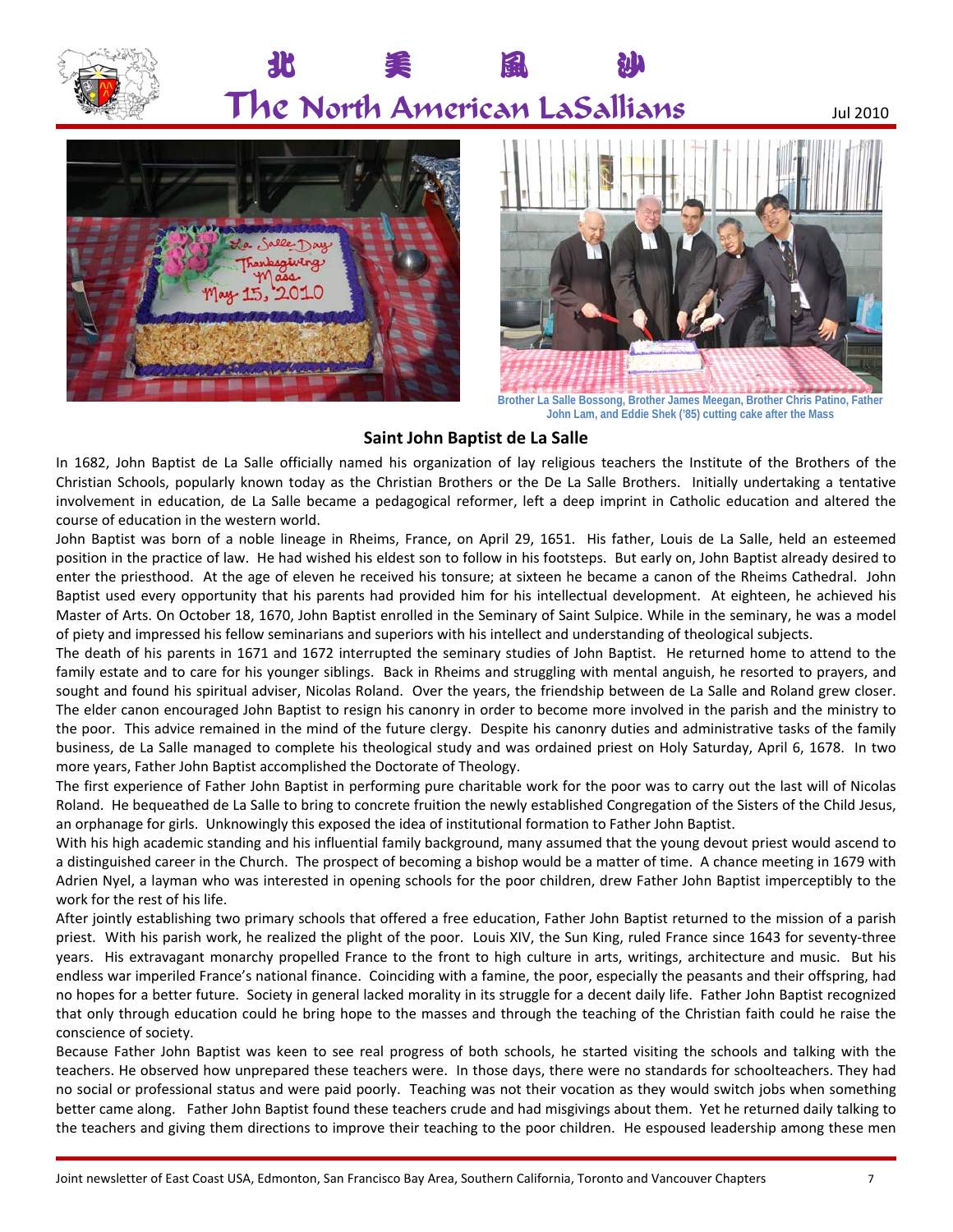

# 北 美 風 沙 The North American LaSallians Jul <sup>2010</sup>

and delved deeper into education and in the importance of good teaching.

With the intention of improving their knowledge, their religious practice, and table manners, Father John Baptist invited the teachers to have meals in his home. In 1681, the teachers were even allowed to live in there. Over the objection of his family members, Father John Baptist moved with them to a rented house in a poor neighborhood. Hence, it formally started in 1682 when Father John Baptist led that nondescript band of lay teachers to the embryonic Institute of the Brothers of the Christian Schools.

Mindful of Roland's advice, Father John Baptist resigned his canonry in 1682 and forsook its honor. In 1684, he totally gave away his worldly goods so that he could truly serve the poor and live in par with his Brothers. He placed his trust for the fate of the Christian Brothers completely to God.

In 1680s, France followed the university system, which conducted a classical education from elementary school through the doctorate. Only the well-to-do could enroll their children in the university system. The other avenue of elementary schooling was given by individual teachers, usually in their own homes. Parents were required to possess the means to pay for the tuition.

The daily interaction of the Brothers concentrated on developing teaching practices. The group hardly spent any effort in the organizational structure. Father John Baptist soon noted the inadequacy and inefficiency of the educational system. Subjects were taught in Latin and on a one‐to‐one basis. The parish schools were poorly run and had little discipline. Children were unkempt. Utilizing his talents and his vast academic resources in evaluating the situation, Father John Baptist initiated a series of pedagogical methods and supervised the Brothers to embark on practicing additional approaches deemed useful in other parts of the country.

Father John Baptist introduced the concept of classroom teaching, in which a teacher would teach concurrently a group of students using the same text. He insisted that the subjects of reading and writing should be taught in the vernacular. He was afraid that his students would have only the few years of primary education and therefore, wanted to equip them with pragmatic skills on which they could depend. He integrated religious instructions with the secular subjects. He applied the "simultaneous method" in grouping children of similar ability and achievement in the same classroom. He emphasized that his schools must teach subjects pertinent to the needs of the children and must adapt to meet the changing needs of the community. (The two latter frameworks are still practiced today.) Henceforth, it can be said that John Baptist was the father of public education when he demonstrated his mission was to educate children regardless of their parental social standing in his schools.

Not only did Father John Baptist define his expectations for the students, but he also set the standards for his teachers. He elaborated that the teachers must maintain discipline in the classroom. He wrote extensively on how to conduct effective classes. His most profound innovation was the establishment of the first normal school – a training college for teachers so that they could gain their status and believe in their vocation.

In the ensuing years, Father John Baptist founded the Sunday program so that working youngsters could take advanced subjects for what is known today as continual education. He pioneered a boarding school that offered pre‐professional courses, formed special education for the handicapped, and opened a facility specialized to educate the delinquents.

The organizational structure of the Institute of the Brothers of the Christian Schools evolved slowly. Father John Baptist deliberated on the codes and rules for the Brothers. In 1690, when his hand‐picked new leader for the order, Brother Henri L'Heureux, died in reaching the final phase of attaining priesthood in Paris, Father John Baptist was crushed. He prayed the whole night long. Eventually he summoned his strength and made the decisive rule for the betterment of his order. He declared that his Brothers would not be priests so that they could devote all their energy to educating youngsters without the demand of pastoral duties.

As the work of the Christian Brothers brought fruitful results, oppositions mounted from both the secular and ecclesiastical world. The secular schoolmasters resented their success. Some segments of society disliked the schools of the De La Salle Brothers for breaking down the social barriers, and sued the Institution. The ecclesiastical authority did not approve of the new order of Christian Brothers and in particular, the decree of excluding priests from the organization. It is an understatement that Father John Baptist encountered a life of trials and turmoil, especially when the survival of the order was not assured. Ultimately, by the firm faith in God and courage of John Baptist de La Salle together with his persistent leadership and vision, the Institute of the Brothers of the Christian Schools blossomed.

In 1711, Father John Baptist finalized the process for the election of a superior general for the order. Brother Barthelemy became the superior general in 1717. The founder continued to work with the Brothers for the rest of his life. Father John Baptist de La Salle passed away on Good Friday, April 7, 1719.

Pope Leo XIII canonized de La Salle on May 24, 1900. To further the remembrance of this selfless man and his contributions to modern pedagogy, Pope Pius XII proclaimed Saint John Baptist de La Salle the Patron Saint of Teachers on May 15, 1950. Since 1970, his feast is celebrated in the Catholic Church Calendar on April 7, but at La Sallian institutions and families, on May 15.

Nowadays, about 6,000 Brothers and 75,000 lay and religious men and women worldwide serve as teachers, counselors and guides to 900,000 students in 1,000 educational institutions in 84 countries.

#### **Saint John Baptist de La Salle – pray for us.**

[Written by Anthony Luk on the occasion of the second annual La Salle Day Thanksgiving Mass in Los Angeles, May 15, 2010.]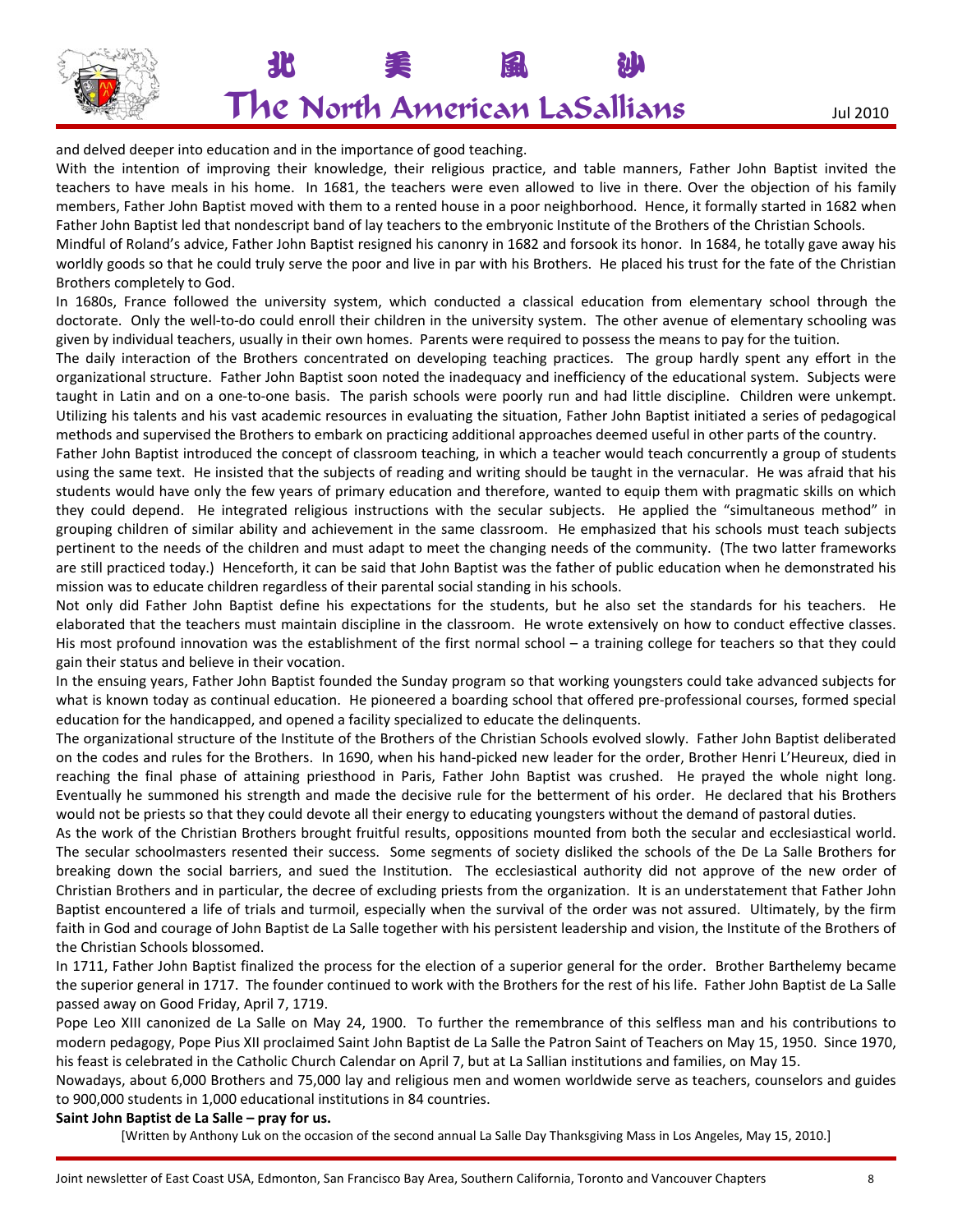

北 美 風 沙

## **The Prayer of the Faithful (LSDTM 2010)**

**Lector:** Lord, we thank you for St. John Baptist de La Salle, Founder of the Brothers of the Christian Schools, and the Patron of Christian Teachers. May you continue to bless and guide this institution that he founded, as well as Christian educators throughout the world. Help them strive for excellence in the education of young people everywhere.

Let us pray to the Lord.

#### **All: Lord, hear our prayer.**

**Lector:** Lord, we humbly ask you to bless our beloved alma mater, La Salle College and La Salle Primary School in Hong Kong. May you guide the college's new principal, Bro. Steve Hogan, to lead a smooth transition in September. Bless the teachers and staff of the primary school, and the principal Mrs. Emily Leung, as they admit a new crop of students. Help our schools grow to meet their many challenges for continual success in academics and moral teachings.

Let us pray to the Lord.

#### **All: Lord, hear our prayer.**

**Lector:** Lord, we pray that you show your grace to the community of La Salle Old Boys Associations in different parts of the world. Open the hearts of our teachers, schoolmates, friends and relatives to follow your teachings and to love one another.

Let us pray to the Lord.

#### **All: Lord, hear our prayer.**

**Lector:** Lord, we pray for the youths in our families. Grant them intelligence. Guide those who are graduating from high schools and universities. Direct them to become faithful Christians, sincere citizens and to joyful career paths.

Let us pray to the Lord.

#### **All: Lord, hear our prayer.**

**Lector:** Lord, we seek your help to those who are sick. Grant them smooth recoveries and strength. Brighten their journeys on earth.

Let us pray to the Lord.

#### **All: Lord, hear our prayer.**

**Lector:** Lord, we pray for those who have gone before us especially Rev. Brothers, teachers, parents and schoolmates who accomplished so much for our schools. Look favorably upon their souls, in particular, the soul of Dr. Leo Chan Iu Kau of Class '66 and grant them eternal peace.

Let us pray to the Lord.

#### **All: Lord, hear our prayer.**

Lector: We now pray in silence for our own intentions. Lord, listen to the petitions of your children. Daily grant us: faith, hope and charity.

Let us pray to the Lord.

#### **All: Lord, hear our prayer.**